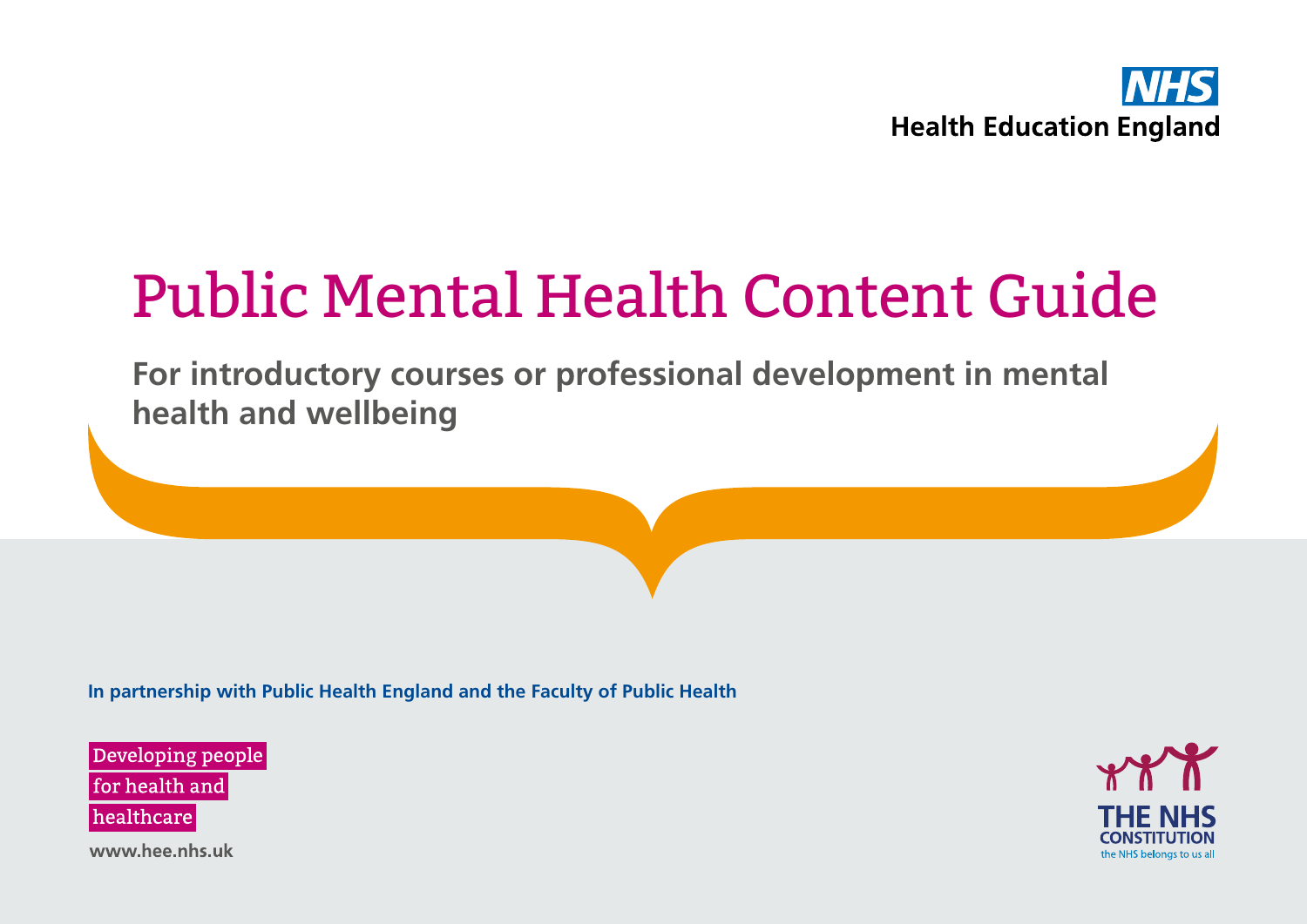## Introduction

Improving the population's mental health is a national priority. As many as one in four of us will experience a mental health problem in our life. Our mental wellbeing underpins our general functioning and quality of life - at work, school, home and socially. Improving the nation's mental health touches on the work of many diverse organisations and communities. Many staff can make a difference to people's mental health and wellbeing through better understanding of this complex area and what can be done to address it.

This document has been developed and informed by national priorities, evidence and learning from a range of sources, including:

- Health Education England's [Action Plan for mental health promotion and prevention training and the Mental Health Workforce Plan for](https://www.hee.nhs.uk/sites/default/files/documents/Action plan for mental health promotion and prevention courses 2016-2020.pdf)  [England: Stepping Forward to 2020/21](https://www.hee.nhs.uk/sites/default/files/documents/Action plan for mental health promotion and prevention courses 2016-2020.pdf)
- Public Health England's [Public Mental Health Leadership and Workforce Development Framework](https://www.gov.uk/government/publications/public-mental-health-leadership-and-workforce-development-framework) and [Prevention Concordat for Better](https://www.gov.uk/government/collections/prevention-concordat-for-better-mental-health)  [Mental Health](https://www.gov.uk/government/collections/prevention-concordat-for-better-mental-health)
- The Faculty of Public Health's [Better Mental Health for All](http://www.fph.org.uk/better_mental_health_for_all) programme and work plan





<sup>1</sup> PHE, 2015, [Public Mental Health Leadership and Workforce Development Framework](https://www.gov.uk/government/uploads/system/uploads/attachment_data/file/410356/Public_Mental_Health_Leadership_and_Workforce_Development_Framework.pdf)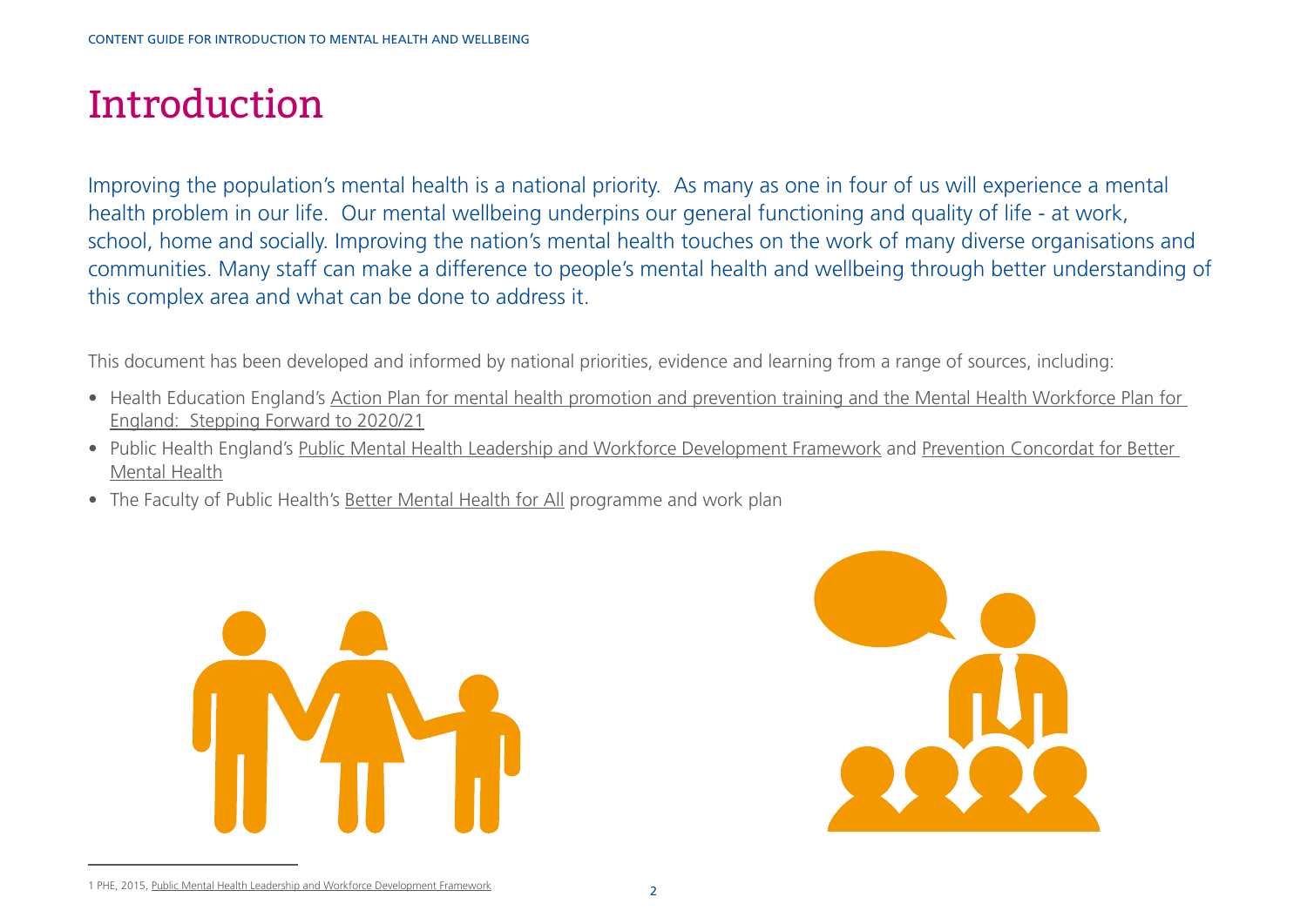### **Principles**

- Mental health is everybody's business and we all have a role to play
- Mental health ranges from positive wellbeing to mental health problems
- Mental health has not had the same attention as physical health, both should be treated equally
- Mandatory training in mental health and wellbeing can make a difference



#### **Purpose and use**

This guide provides content to inform an introduction to public mental health for a wide range of workforce who have a role to play in improving the public's health. For example health and social care staff, emergency service personnel, housing and welfare officers. It is intended as a guide only.

The content has been divided into core (column 2) and advanced (column 3) depending on the workforce. It has been mapped against the 12 core principles of Public Health England's public mental health leadership and workforce development framework<sup>1</sup> (column 1). It can be used by course providers or by individuals as a guide and self-assessment (column 4):

- 1. **Training courses:** course developers, trainers, employers can use the guide to inform the production and delivery of staff training programmes. The self-assessment can be used to appraise and review course content.
- 2. **Individuals:** can appraise their current knowledge, values and skills and identify areas for personal and professional development.

Accredited qualifications – [there are a number of existing regulated](http://www.register.ofqual.gov.uk)  [qualifications that already address aspects of this content](http://www.register.ofqual.gov.uk)

Training courses – [there are a number of mental health promotion](https://www.gov.uk/government/uploads/system/uploads/attachment_data/file/558676/Mental_health_promotion_and_prevention_training_programmes.pdf)  [and prevention training courses available](https://www.gov.uk/government/uploads/system/uploads/attachment_data/file/558676/Mental_health_promotion_and_prevention_training_programmes.pdf)

[HEE also provides E-learning courses in mental health awareness](https://www.e-lfh.org.uk/)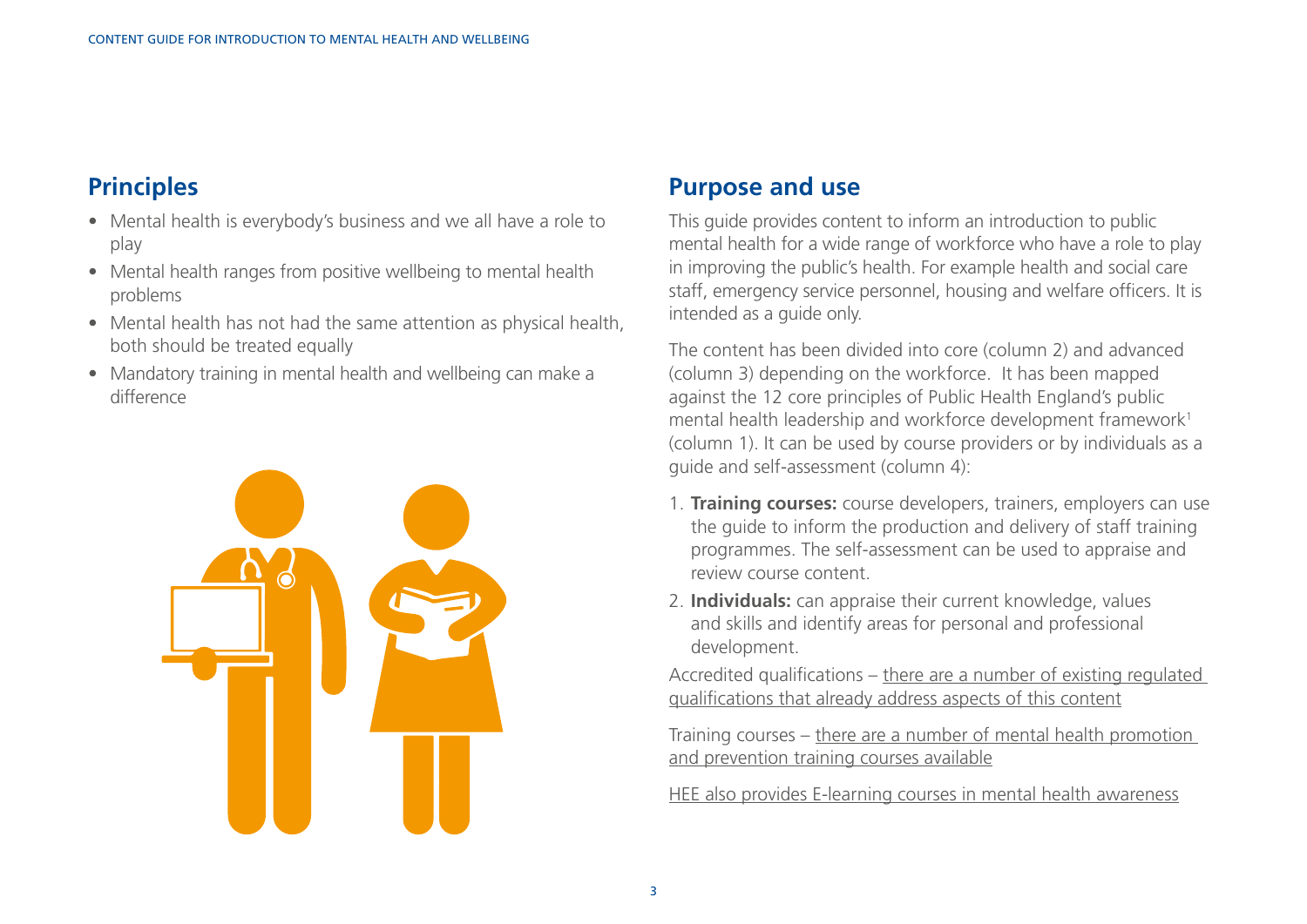| <b>Core principles</b><br>(PMH L&WD<br>Framework1) |                                                                                                               | <b>Core content:</b>                                                                                                                                                                                                                                                                                                                                                                                                                                                                                                                     | <b>Advanced content:</b>                                                                                                                                            | Self-assessment:<br>Fully/ partially met or<br>development area |
|----------------------------------------------------|---------------------------------------------------------------------------------------------------------------|------------------------------------------------------------------------------------------------------------------------------------------------------------------------------------------------------------------------------------------------------------------------------------------------------------------------------------------------------------------------------------------------------------------------------------------------------------------------------------------------------------------------------------------|---------------------------------------------------------------------------------------------------------------------------------------------------------------------|-----------------------------------------------------------------|
| KNOWLEDG                                           | 1. Know the nature<br>and dimensions of<br>mental health and<br>mental illness                                | Understand and define mental health, wellbeing and mental health<br>problems                                                                                                                                                                                                                                                                                                                                                                                                                                                             | • Understand cultural<br>differences and<br>perspectives in mental<br>health                                                                                        |                                                                 |
|                                                    | 2. Know the<br>determinants<br>at a structural,<br>community and<br>individual level                          | Understand what influences mental health (risk and protective<br>factors):<br>Wider factors e.g. poverty, employment, housing<br>• Community factors e.g. social connections, community life,<br>family parenting<br>• Individual factors e.g. sense of control, resilience, physical health                                                                                                                                                                                                                                             | Understand the<br>$\bullet$<br>importance of a whole<br>population approach<br>Understand how<br>$\bullet$<br>inequalities shape<br>people's risk and<br>resilience |                                                                 |
|                                                    | 3. Know how mental<br>health is a positive<br>asset and resource<br>to society                                | Understand how mental health affects other outcomes:<br>• Our physical health and health behaviours<br>• Our functioning in work and school<br>• Our relationships with family and others                                                                                                                                                                                                                                                                                                                                                | Understand different<br>outcomes for children,<br>young people, adults<br>and older adults                                                                          |                                                                 |
|                                                    | 4. Know what works<br>to improve mental<br>health and prevent<br>mental illness<br>within own area<br>of work | Understand approaches that:<br>• Strengthen individuals: positive thinking and behaviour change,<br>personal skills and resilience building, physical health, five ways<br>to wellbeing<br>• Strengthen families: preventing adverse childhood experiences,<br>supporting parenting<br>• Strengthen communities: empowerment, participation,<br>co-production, social action<br>• Create mentally healthy environments and policies: green and<br>public spaces, healthy schools and workplaces, welfare systems,<br>accessible services | Understand the<br>$\bullet$<br>contribution of<br>primary, secondary<br>and tertiary<br>prevention and<br>recovery approaches                                       |                                                                 |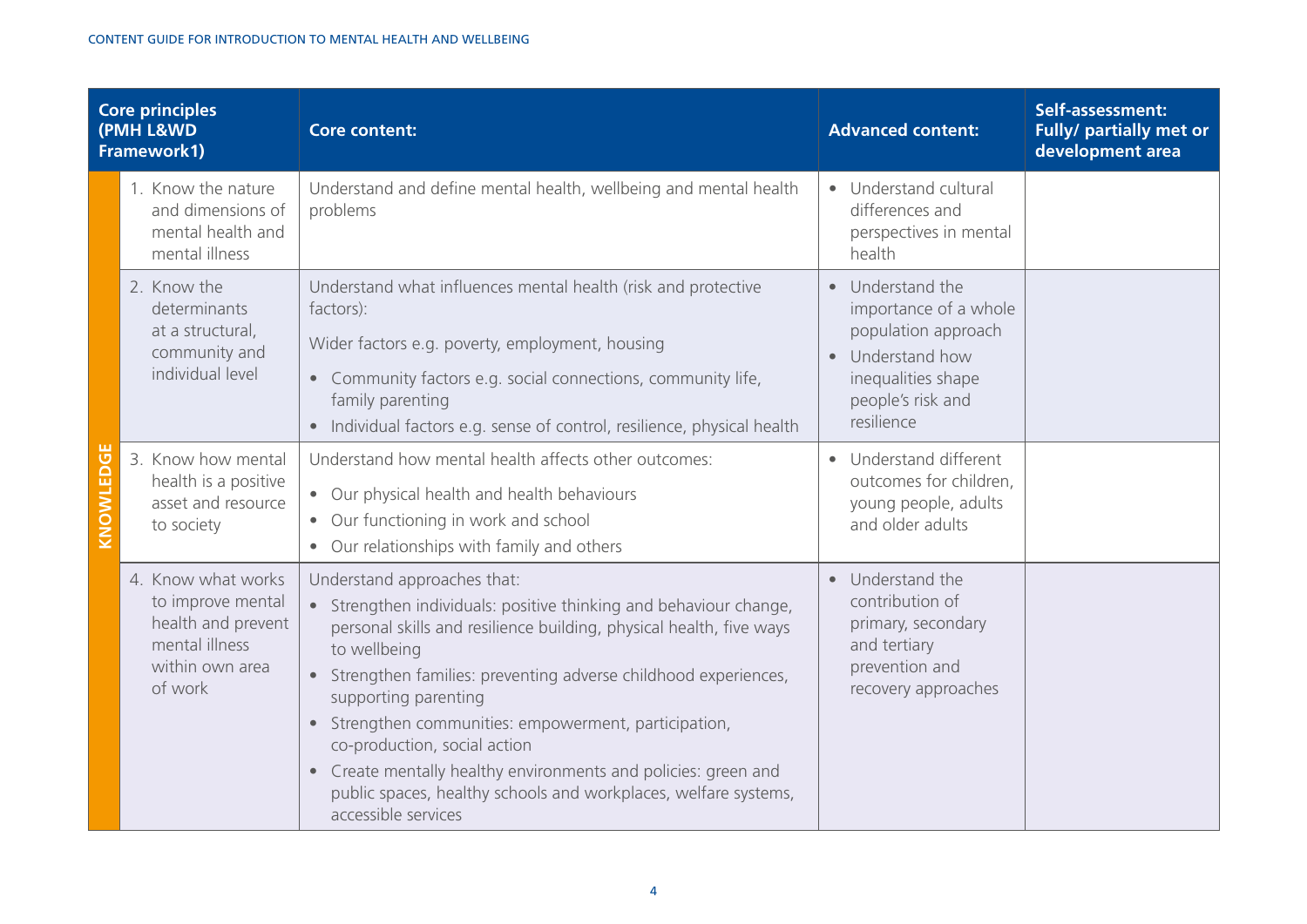| <b>Core principles</b><br>(PMH L&WD Framework1) |                                                                                                                          | <b>Core content:</b>                                                                                                                                                                                    | <b>Advanced content:</b>                                                                                                                                                                         | Self-assessment:<br><b>Fully/partially met or</b><br>development area |
|-------------------------------------------------|--------------------------------------------------------------------------------------------------------------------------|---------------------------------------------------------------------------------------------------------------------------------------------------------------------------------------------------------|--------------------------------------------------------------------------------------------------------------------------------------------------------------------------------------------------|-----------------------------------------------------------------------|
| VALUES                                          | 5. Understand your<br>own mental health,<br>what influences it, its<br>impact on others and<br>how you can improve<br>it | Understand the role personal mental wellbeing plays<br>$\bullet$<br>in competent practice and take responsibility for<br>developing and nurturing your own wellbeing and<br>seeking help as appropriate | • Understand that each<br>individual faces different<br>challenges and has different<br>coping resources and<br>experiences<br>• Understand what influences<br>mental health in the<br>workplace |                                                                       |
|                                                 | 6. Appreciate that there<br>is no health without<br>mental health and the<br>mind and body work<br>as one system         | Understand the links between physical and mental<br>$\bullet$<br>health<br>Appreciate that mental and physical health should be<br>$\bullet$<br>treated equally                                         | • Be aware of wellness and<br>wellbeing approaches in<br>practice                                                                                                                                |                                                                       |
|                                                 | 7. Commitment to a life-<br>course approach and<br>investment in healthy<br>early environments                           | Understand the impact of childhood experiences,<br>$\bullet$<br>including trauma, on adult mental health                                                                                                | • Understand the importance of<br>pre-pregnancy/peri-natal early<br>years development to lifetime<br>mental health                                                                               |                                                                       |
|                                                 | 8. Recognise and act to<br>reduce discrimination<br>against people<br>experiencing mental<br>illness                     | Understand stigma and discrimination and its impact<br>$\bullet$<br>Understand the difference in life expectancy of people<br>$\bullet$<br>experiencing mental health problems                          | • Advocate for mental health<br>and addressing mental<br>illness as central to reducing<br>inequalities and creating<br>thriving communities and<br>economies                                    |                                                                       |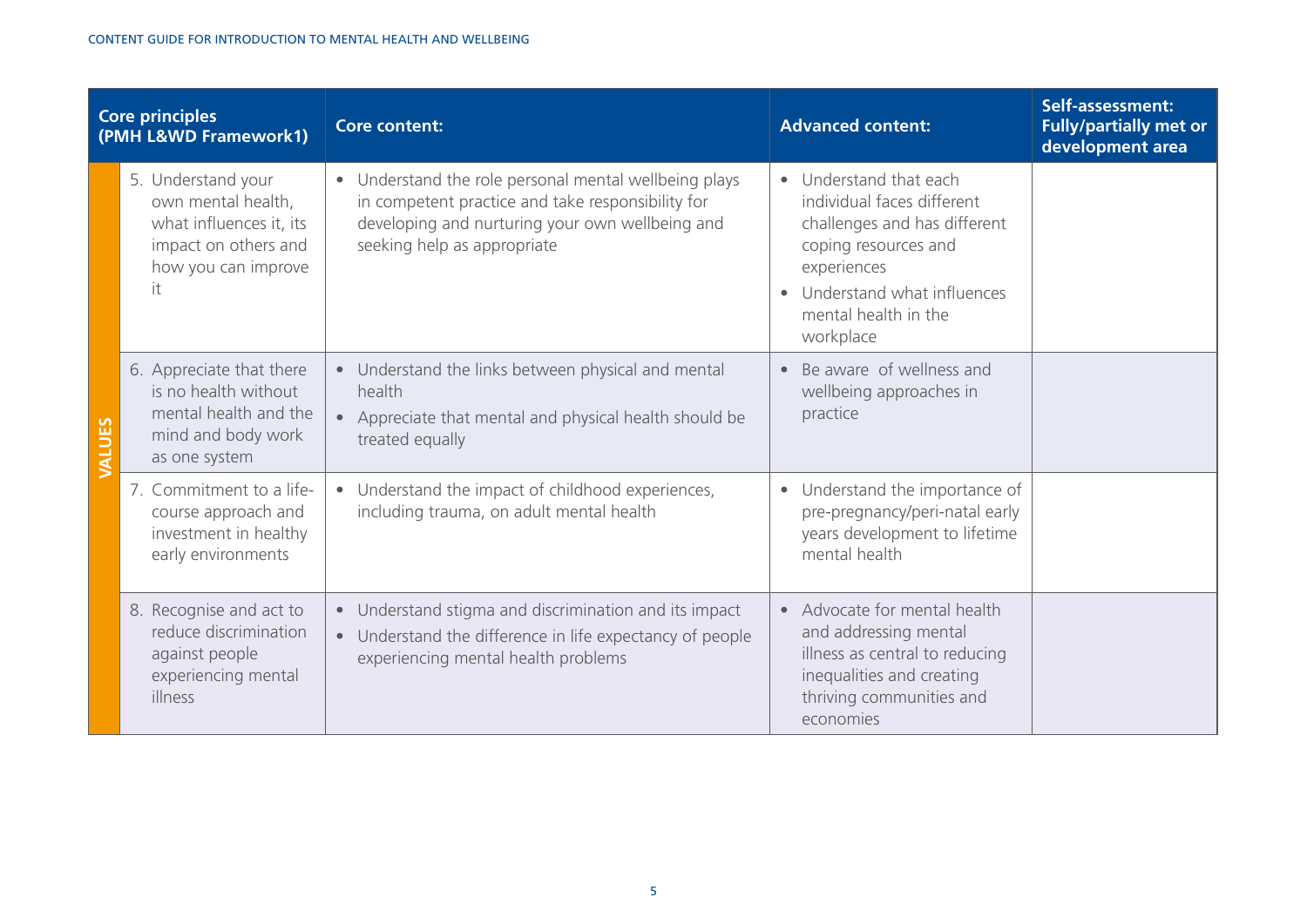| <b>Core principles</b><br>(PMH L&WD<br>Framework1) |                                                                                                                              | <b>Core content:</b>                                                                                                                                                                                                                                                                                                                                                                      | <b>Advanced content:</b>                                                                                                                                                                                                                              | Self-assessment:<br><b>Fully/partially met or</b><br>development area |
|----------------------------------------------------|------------------------------------------------------------------------------------------------------------------------------|-------------------------------------------------------------------------------------------------------------------------------------------------------------------------------------------------------------------------------------------------------------------------------------------------------------------------------------------------------------------------------------------|-------------------------------------------------------------------------------------------------------------------------------------------------------------------------------------------------------------------------------------------------------|-----------------------------------------------------------------------|
| <b>SKILLS</b>                                      | 9. Communicate<br>effectively with<br>children, young<br>people and adults<br>about mental<br>health                         | Within your role:<br>• Encourage and enable individuals and families to<br>identify the things that are affecting their mental<br>health, now and in the future, and the things they can<br>do to improve it<br>Enable people to get hold of up to date appropriate<br>$\bullet$<br>information and advice when they need it and access<br>opportunities in their community and digitally | • Use appropriate tools and<br>approaches that support people<br>to build their skills and confidence<br>in staying mentally healthy<br>Help people to develop and<br>implement a personal or family<br>action plan to improve their<br>mental health |                                                                       |
|                                                    | 10. Integrate mental<br>health into your<br>own area of<br>work and address<br>mental and<br>physical health<br>holistically | • Integrate and align mental health into your daily<br>practice<br>• Deliver care holistically; through integrating physical,<br>psychological and social factors                                                                                                                                                                                                                         | • Support people experiencing<br>mental illness to make and<br>maintain informed choices about<br>improving their health and<br>wellbeing<br>Access information, support and<br>$\bullet$<br>signpost where needed                                    |                                                                       |
|                                                    | 11. Consider social<br>inequalities in<br>your work and act<br>to reduce them<br>and empower<br>others to                    | • Take action to reduce inequalities where possible:<br>socioeconomic disadvantage and meeting the needs of<br>the most marginalised<br>• Reduce discrimination faced by people with mental<br>health problems including their physical health needs,<br>access to services and cultural needs of diverse groups                                                                          | Support individuals and<br>communities in the articulation<br>of their priorities and advocating<br>for health and wellbeing                                                                                                                          |                                                                       |
|                                                    | 12. Support people<br>who disclose lived<br>experience of<br>mental illness                                                  | Recognise when someone may be experiencing mental<br>$\bullet$<br>distress, including self-harm and suicidal thoughts and<br>intentions<br>• Link people to appropriate sources of support, to<br>address psychological need and social causal factors<br>Incorporate the voice of people with lived experience<br>$\bullet$<br>in your work                                              | • Assess risks and follow appropriate<br>procedures and guidelines<br>• Apply an early intervention model<br>(for suicide or mental health)<br>Engage people with lived<br>$\bullet$<br>experience in service design and<br>co-production             |                                                                       |